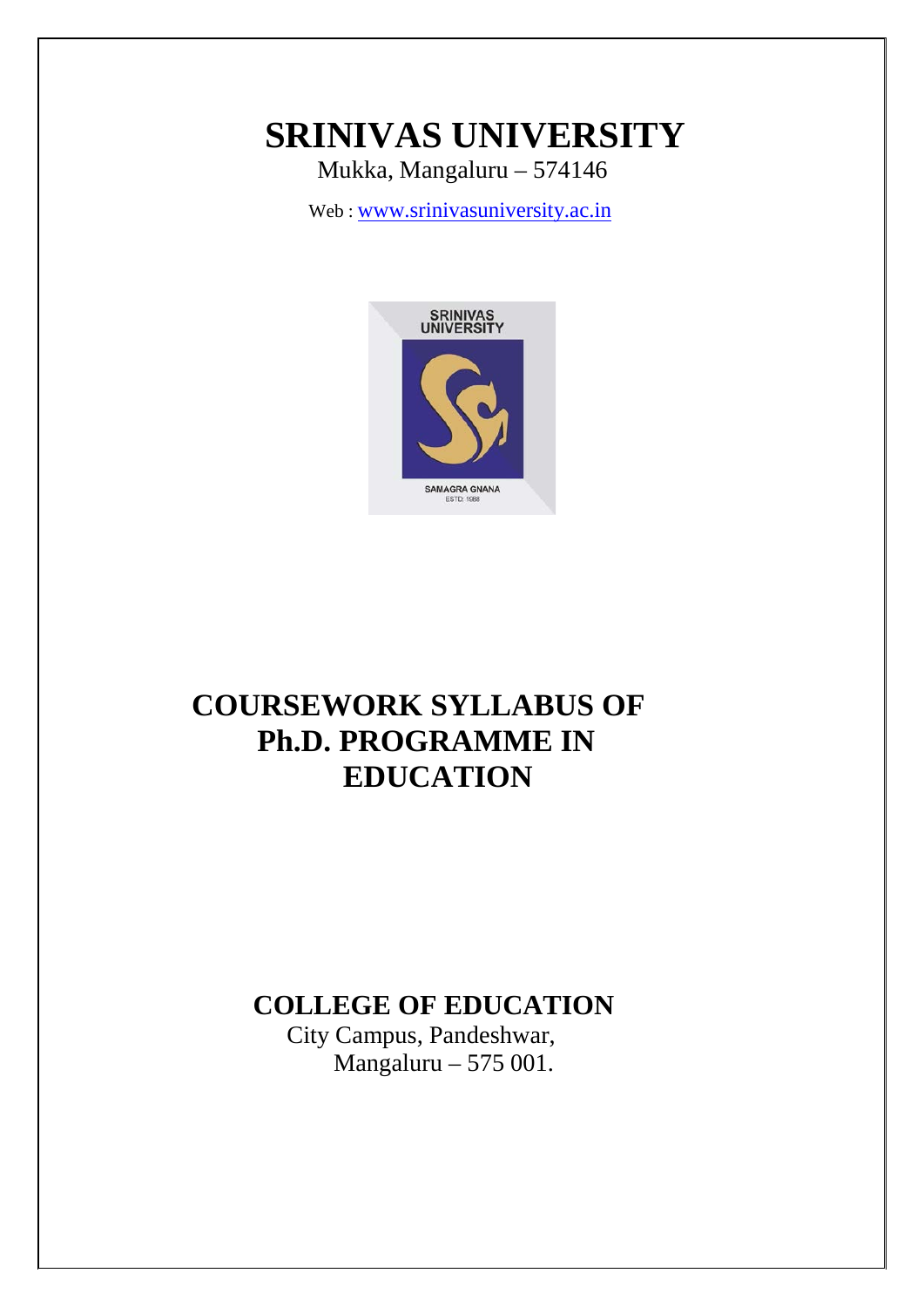# **Ph.D Programme-2019**

# *SYLLABUS OF COURSE WORK*

| SL.<br>NO.       | <b>Subject</b><br>Code | <b>Subjects</b>                                                       | Exam<br>(Hours) | <b>Credits</b>            | <b>Internal</b><br>marks | <b>Externa</b><br><b>Imarks</b> | <b>Total</b><br>marks |
|------------------|------------------------|-----------------------------------------------------------------------|-----------------|---------------------------|--------------------------|---------------------------------|-----------------------|
| 1.               | PHDED01                | Qualitative and<br>Quantitative research<br>methods in Education      | 2               | 4                         | 50                       | 50                              | 100                   |
| 2.               | PHDED02                | <b>Educational Psychology</b>                                         | $\overline{2}$  | $\overline{4}$            | 50                       | 50                              | 100                   |
| 3.               | PHDED03                | <b>Action Research in</b><br>Education                                | 2               | $\overline{4}$            | 50                       | 50                              | 100                   |
| $\overline{4}$ . | PHDED04                | <b>Research and Publication</b><br>Ethics and Review of<br>Literature | $\overline{2}$  | $\overline{4}$<br>$(1+3)$ | 50                       | 50                              | 100                   |
|                  |                        | <b>Total</b>                                                          |                 | 16                        | <b>200</b>               | <b>200</b>                      | 400                   |

# **A. COURSE WORK PATTERN**

**Minimum criteria to pass: 50% marks per subject in both internal & external.**

# **B. COURSE WORK SYLLABUS**

# **PHDED01: Qualitative and Quantitative research methodsinEducation 100 marks**

# **Internal marks: 50 UniversityExamination marks: 50**

Unit 1: Educational research- Meaning, characteristics, scope and importance

Unit 2: Educational research problems, statements, variables and hypotheses

Unit 3: Types of Educational research: Historic method, Descriptive Method (Surveys) & Experimental method.

Unit 4: Techniques and tools of research

Unit 5: Statistical data and Measurement scales

### **References:**

- Educational Research Introduction by Aggarwal J.C
- Fundamentals of Educational Research by Sharma. R.A
- Understanding Educational research by Willium. J Meyer
- Statistics in Psychology and Education by Henry E. Garrett

# **Distribution of Marks:**

- 4 Assignments on 4 Chapters given in the Syllabus (10 -20pages each in handwritten format ina 100 Page Long Book . **- 40 marks**
- Online Course Certificate on Research Methodology or Research Techniques in your Subject from SWAYAM or Any other Authentic Agency with Online Exam. – **10 marks**
- For Coursework Exam Descriptive Questions for 50M (5 Qs of 10 Marks will be asked withchoices) - 2 hour duration **- 50 marks**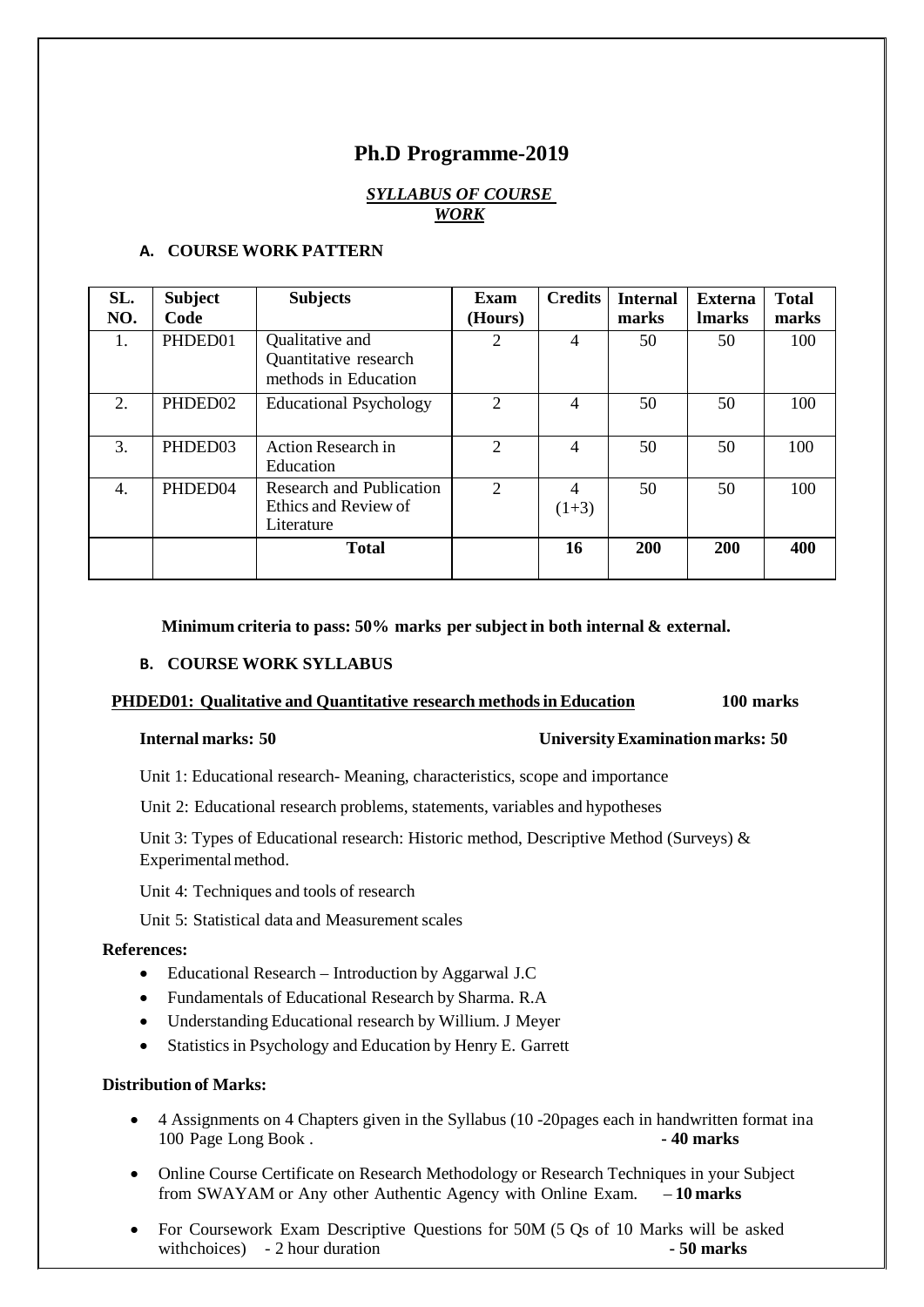# **PHDED02: Educational Psychology 100 marks**

# **Internal marks: 50 University Examination marks: 50**

Unit 1: Teaching in the Real world: Development of Cognition, personal, social and emotional development

Unit 2: Behaviourism and Social cognitive theories: Classical and operant conditioning, Modeling theory, Piaget, Bruner and Vygotsky`stheories of learning.

Unit 3: Cognitive processes: Information Processing, Constructivism, Problem solving, Transfer of learning and strategic learner

Unit 4: Teachers and Learners: Learners differences, inclusive education, Gender sensitization

Unit 5: Guidance and Counselling in Education.

### **References:**

- Educational Psychology by Paul Eggen & Don Kauchak
- Educational Psychology by S.K Mangal
- Psychology of Learning And Instruction by N.K. Arjunan
- Educational Psychology by Aggarwal J.C

## **Distribution of Marks:**

• 4 Assignments on 4 Chapters given in the Syllabus (10 -20pages each in handwritten format ina 100 Page Long Book .

### **OR**

Prepare 50 Multiple Choice Questions with Answers 10 from each Unit using Any Text Editor.

Total number of MCQs with Answers  $= 10 \times 5$  units  $= 50$ .

### **- 40 marks**

- Online Course Certificate on Educational Psychology from SWAYAM or Any other Authentic Agency with Online Exam.  $-10$  marks
- For Coursework Exam Descriptive Questions for 50M (5 Qs of 10 Marks will be asked with choices) - 2 hour Duration - 50 marks

### **PHDED03: Action research inEducation 100 marks**

# **Distribution of Marks:**

Analysis and Interpretation of Issues related to Education (Action research topics should be related to the research topicwill be chosen by the candidate)

• Case Studies -2 **- 50 marks**

• Journal Publications : 02 with Copy write IPR in Your Name or 02 Conference Presentations + Publications in Proceedings (ISBN) **- 50 marks**